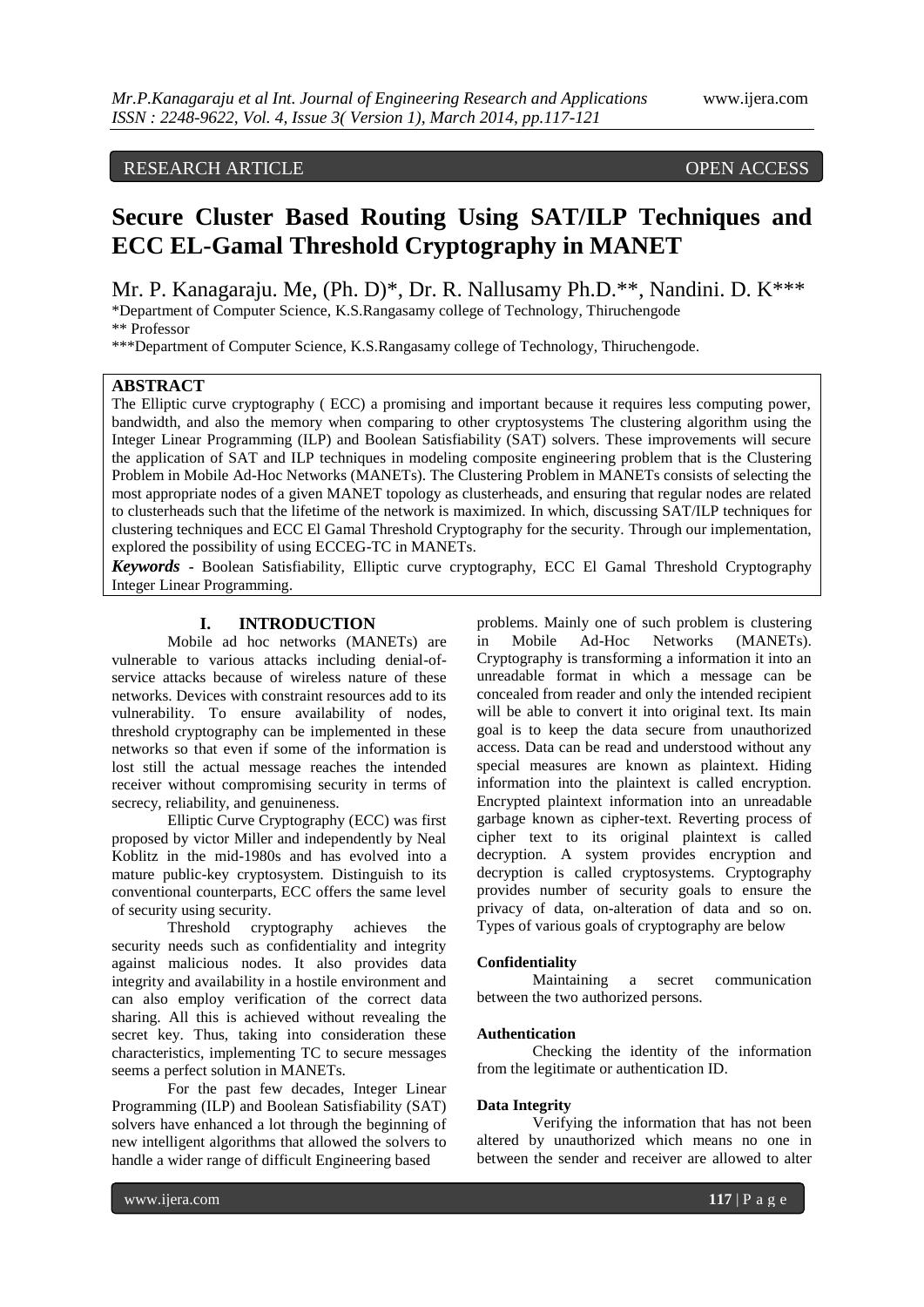the given message.

### **Non Repudiation**

Thus when a message is sent, the receiver can prove that the message was in fact send by the suspected sender. Correspondingly, when a message is received, the sender can prove the suspected receiver in fact received the message.

#### **Access Control**

.

Only the certified parties are able to right to use the given information

# **II. Integer Linear Programming And Boolean Satisfiability**

Integer Linear Programming (ILP) involves maximizing or minimizing a function with respect to certain constraints where the optimal function and constraints are linear and the used variables can only take integer values [2]. Cases where the integer values are restricted to  $(0-1)$  are called Binary ILP Problems. In SAT the constraints between variables are represented using what is called propositional logic. It involves the use of AND, OR and NOT operations to construct formulas in the Products-of-Sums form or Conjunctive Normal Form (CNF). The variables can only take Binary values (0–1). Given constraints articulated in CNF, the ambition is to spot a variable obligation that will satisfy all constraints in the problem or verify that no such task exists. To assure or to solve, SAT will go all the way through the hunt space and conclude whether or not there is a fulfilling variable assignment. Superior decision heuristics and clever inconsistency analysis techniques can be used to evade probing through the complete tree of 2*n* assignments.

It proposes an ILP formulation of the clustering problem, structure on the ideas and assumptions put forward in the EEC-CB model presented in this model improves on weaknesses present in the EEC-CB model and adds idleness through the use of a Star-Ring backbone. In addition, a proposed enhancement allows coverage to be taken into account.

# **Proposed Base Model**

Variables are maintained below as:

- *N*: Total number of nodes in the network (predetermined)
- *P*: Number of clusters heads (predetermined)
- $d_{ij}$ : Euclidean distance between nodes *i* and *j*
- $K$ : Max number of nodes that can be connected to a CH (predetermined)
- − *ci j* : Cost of connecting a regular node *i* to CH *j* (proportional to  $d_i^2$ )
- $h_{ik}$ : Cost of connecting CH *j* to CH  $k$ (proportional to  $d^3_{jk}$ )

The assumptions which were made above in the ILP formulations are also valid to the proposed ILP formulation. Variable *b*, in the intention role, which represents the level of the node's capability to act as a cluster head, gets its value from an external source (algorithm, tool, etc). This is useful as multiple approaches or algorithms, which decide the suitability of a node in acting as a cluster head, can be combined with this model without altering the equations, even though this is out of the range of research. Then it is unspecified that nodes are able to resolve each other's spot.



#### **Intra Cluster Communication Enhancement**

Intra Cluster communication is introduced for two issues. First is that the most important accountability of the cluster head should be to route communication among clusters and not inside a cluster. The aim is for the cluster head to preserve as much energy as achievable for the contact between clusters, allowing it to last longer in its position as a cluster head. The second cause after enhancing the intra cluster contact is that should a cluster head fail, the nodes inside a cluster will be able to communicate.

#### **Multihop Connections Enhancement**

Multihop connections are introduced into the formulation to permit longer, extra exclusive links to be replaced by shorter less costly links. relatively than attach straight to a cluster head which is further away, it is preferable to make a lesser cost link to a cluster head during another regular node. Though, the in-between regular node will now, in a sense, act like a second tier cluster head as it will route the communication of the regular node through it to the cluster head. Price of this routing must be taken into explanation. After that objective function is used to integrate the cost of multihop connections to the proposed Star-Ring base model.

#### **Coverage Enhancement**

The proposed Base Model can be extended to take into account the coverage radius of the nodes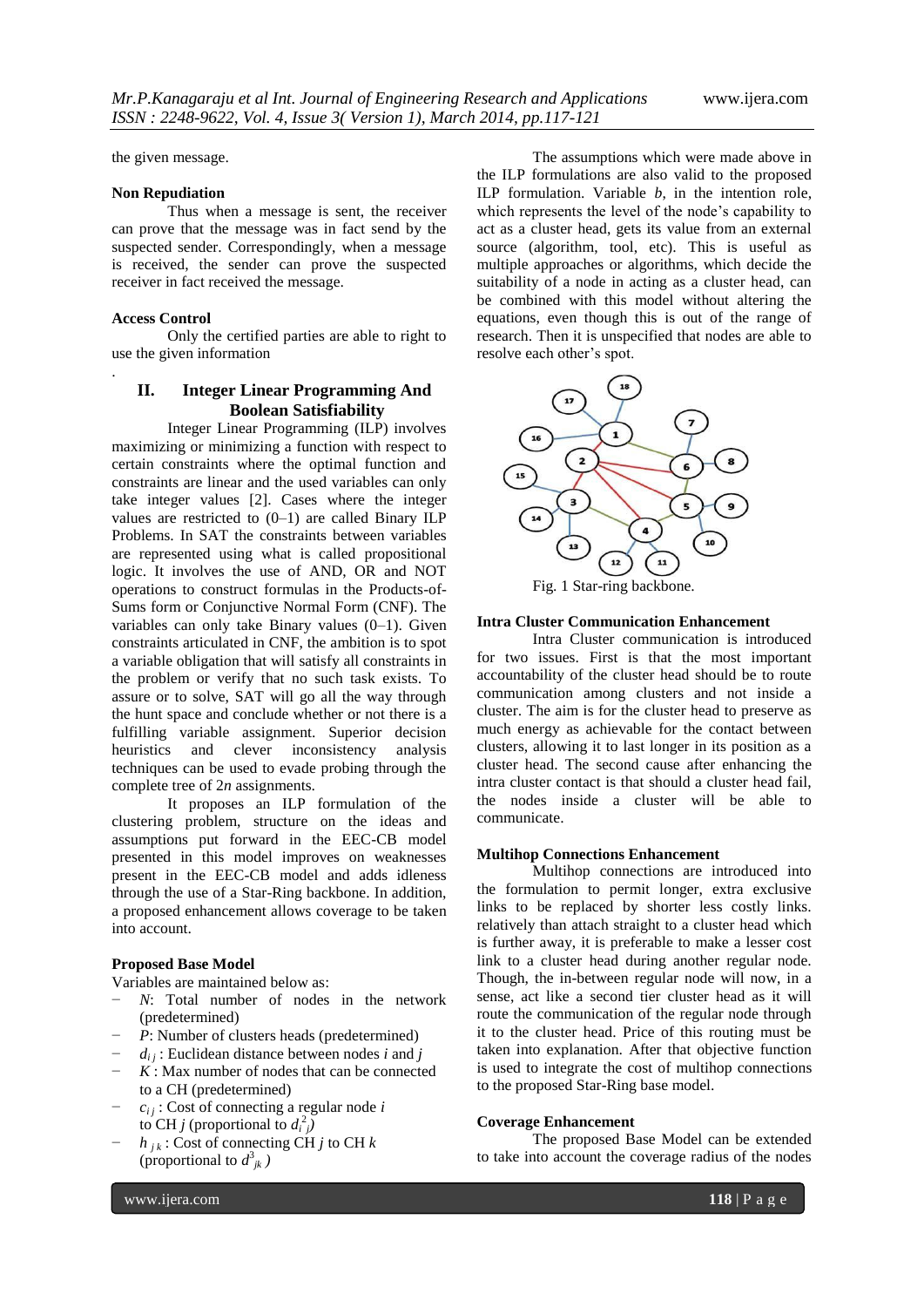in the system, and make sure that links are recognized only between nodes that are within each other's exposure radius. Likewise the same manner in which the distances between nodes are used to determine the price of the links, it can also be compared to the exposure radius of each node and used to Sample MANET topology.

# **III. Ecc Elgamal Tc (Ecceg-Tc)**

The ELGamal public-key encryption scheme can be viewed as Diffie-Hellman key agreement protocol in key transmit mode. Its protection is based on the intractability of the discrete Logarithm Problem (DLP) and the Diffie-Hell man problem.

EC-ELGamal protocol implemented for safe communication. One essential tip is to note is unlike ECDH protocol, this protocol does not create common key, but using EC-ELGamal protocol a message M=(M1,M2),a point on elliptic curve, can be sent from Bank to Alice and vice versa.

Performing the decrypting, reverse the embedding process to create the message M starting to the point P. It is not trivial to find a point M for the communication. Communication that is difficulty in obtaining the private key from the public key is based on the discrete log problem (DLP) for elliptic curves.

### **The ELGamal digital signature scheme:**

The ELGamal signature algorithm is similar to the encryption algorithm in that the public key and private key have the same form; however, encryption is not the same as signature verification, nor is decryption the same as signature creation as RSA.

In following sections, our goal is to implement ECC based ElGamal threshold cryptography (ECCEG-TC). In this algorithm, key is not shared because the public as well as private keys are in form of points and we cannot apply Lagrange on the points altogether to split message or to combine it. Hence, ECCEG-TC for message splitting before encryption is simulated for MANET environment and then it is compared with performance of RSA-TC. The ECC El Gamal Threshold cryptography (ECCEG-TC) algorithm is briefly explained.

### **ECCEG-TC Message Split before Encryption Algorithm**

Suppose that the ECC has a point G on an elliptic curve  $E_p(a, b)$ , and the order of *G* is *q. p* is a large prime.

Bob's private key and public key are  $n_{B}$ ,  $0 < n_{B} < q$ ,

and  $K_{B} = n_{B}G$ .

- First we choose a prime number  $p > max(M, n)$ , and define  $a_{\text{o}} = M$ , the message. Then we select *k* 
	- *- I* random, independent coefficients  $a_j, a_j, \ldots, a_k$ .

 $\sum_{j}$  *0* ≤ *a*<sub>*j*</sub> ≤ *p*-*1*, defining the random polynomial  $f(x)$  over  $Z_p$ , a Galois prime field  $GF(p)$ .

- We compute *n* shares,  $M_i = f(x_i) \text{ mod } p$ ,  $1 \le i \le n$ , *where*  $x_i$  can be just the public index *i* for simplicity, and convert them to points  $P_i$  on elliptic curve  $E_p(a, b)$ .
- Alice picks a random number *r*, and sends *rG*  and  $P_i + rK_B$  to Bob with index *t*.
- Bob recovers each elliptic curve point by calculating  $P_i + rK_B - n_B rG = P_i$ .
- Bob converts  $P_i$  to  $M_i$ , and deduces  $M$  by using Lagrange interpolation formula M.

#### **ECCEG-TC Implementation**

ECCEG-TC,to select the ECC parameters, i.e. *a*, *b*, *p,* widely accepted NIST curves were selected for implementation for *192*, *224*, and *256*  bits. For conversion of message to and from ECC point, method discussed by Kobiltz is used such that  $(kappa*M)$ *mod p < x <(kappa*\* $(M+1)$ *)mod p, where*  $(x, y)$  is a point on elliptic curve. In our ECCEG-TC implementation, *kappa* is fixed to *2 8* . To retrieve a message from a ECC point *(x, y), M= x/kappa mod p*  is used.

For calculating the shares and for combining partial messages, Shamir's Lagrange interpolation scheme is implemented. For its polynomial, the coefficients are randomly generated over the *modulus p*. The co-efficient zero depends on the *x* and *y* values of ECC point information that needs to be transmitted based on ECC algorithm used. As against RSA algorithm where we are sharing the keys, in ECC-TC implementation, the partial shares of the message are generated and then encrypted to get ECC point.

Cryptography is transforming a information it into an unreadable format in which a message can be concealed from reader and only the intended recipient will be able to convert it into original text. Its main goal is to keep the data secure from unauthorized access.

# **IV. Performance Results Performance Results**



Fig. 2 Topology generated by the ILP formulation without coverage constraints.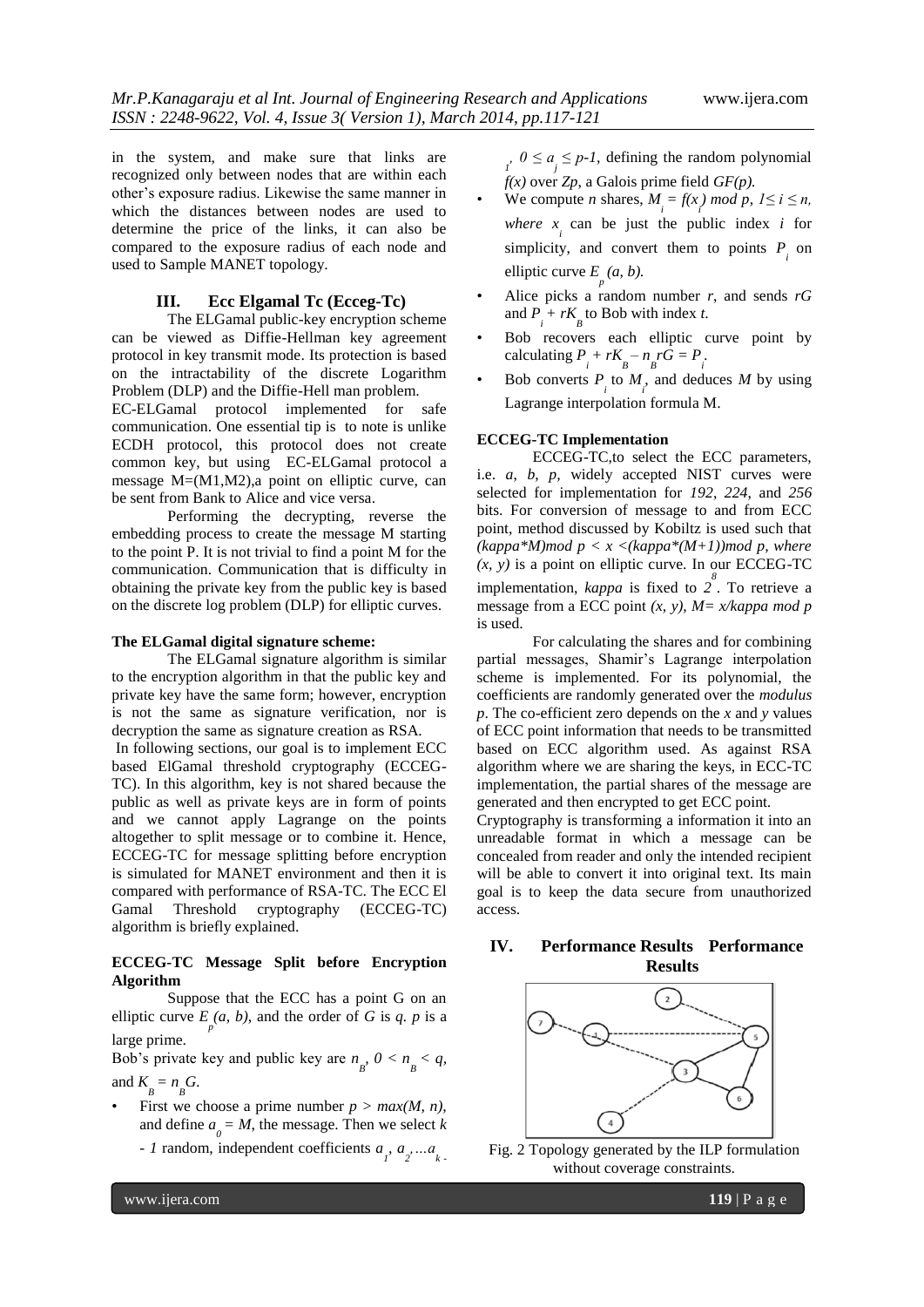

Fig. 3 Topology generated by the ILP formulation with coverage constraints.

Fig.4 illustrates that with increase in ECC key size, the total encryption timings increase gradually for given *n* and *t*. For constant key size and *n*, the encryption timings increase with *t* as the time to generated Lagrange polynomial and respective message shares increases accordingly.



Fig. 4 Total Encryption Timings for ECCEG-TC

Fig. 5 shows that the share generation timings increase with increase in key size or with *n* or *t*. Share generation timings are very small compared to the encryption timings.



Fig. 5 Share Generation Timings for ECCEG-TC

Combination time is the time required to combine *t* partial messages using Shamir's Lagrange interpolation method to retrieve original message. From Fig. 6, the total decryption and combination timings increase gradually with increase in *t* for constant key size and *n*. This increase is due to time required to decrypt and combine additional partial messages as *t* is increased. Increase in the key size

results in proportional increase in the decryption timings irrespective of *n* and *t*.



Number of point addition of ECCEG-TC increases with *n* resulting into proportionate increase in addition timing in encryption and decryption as seen in Fig. 4 and Fig. 6. The time required converting message to point and vice-versa is significantly small compared to encryption and share generation time and hence not shown separately. In ECCEG-TC, the Lagrange is carried over prime field *p*, hence the success rate is 100% as all the partial messages are recovered without any issue of inverse calculation.

### **V. Conclusion**

An improved ILP formulation to solve the clustering trouble in MANETs. The future model offered the utilize of a Star-Ring backbone. In addition, the planned formulation incorporated the ability to enforce coverage constraints to ensure that only connections that are within the physical limitations of the node are established. Applications of MANETs are on rise and hence it is necessary to provide security to this vulnerable wireless networks. And by further exploring and implementing ECC ELgamal threshold cryptography algorithms, its shown that secure MANETs are feasible.

# **References**

- [1] S. Chinara and S. Rath, "Energy efficient mobility adaptive distributed clustering algorithm for mobile ad hoc network," in *Proc. Int. Conf. Adv. Comput. Commun.*, 2008, pp. 265–272.
- [2] A. Schrijver, *Theory of Linear and Integer Programming*.New York, NY, USA: Wiley, 1999.
- [3] F. Aloul, A. Ramani, I. Markov, and K. Sakallah, "Generic ILP versus specialized 0- 1 ILP: An update," in *Proc. Int. Conf. Comput.-Aided Design*, 2002, pp. 450–457.
- [4] D. Chai and A. Kuehlmann, "A fast pseudo-